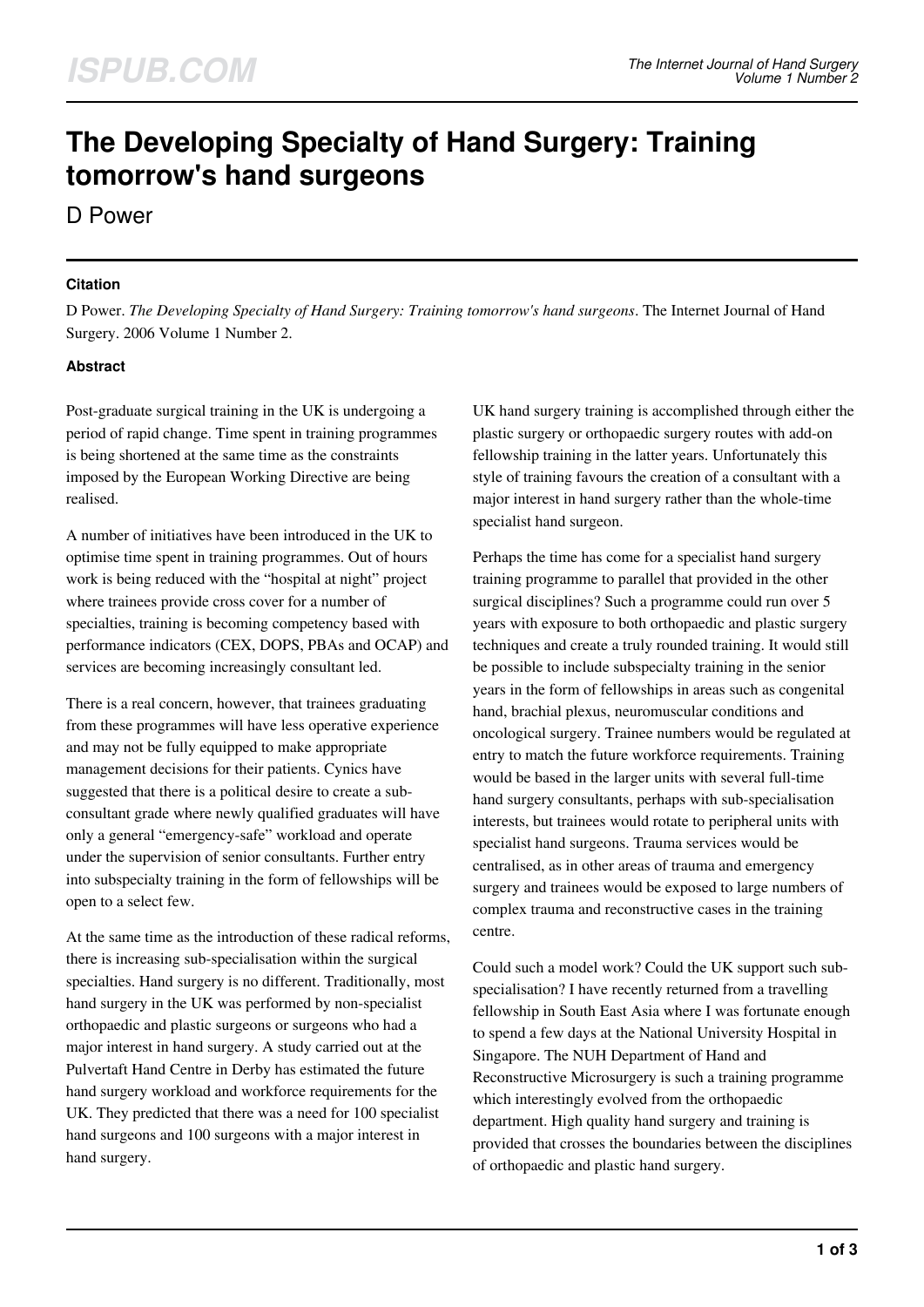Geographically, Singapore is very different from the UK and services are amenable to centralisation, but such is the unit's reputation that a large proportion of its reconstructive workload comes from Malaysia. Perhaps also it may be suggested that regulation of trainee numbers is more imperative in a smaller country where accurate workforce planning is necessary, but this does not mean that the same style of training could not be provided in the UK. Perhaps a single unit would create complacency? This has not been my experience in Asia. The UK is very different and a number

of large and specialised hand surgery units would be able to produce high quality research output based on large series of patients, highly qualified specialist surgeons and provide a future benchmark for hand surgery not only in the UK, but also worldwide.

Dominic Power FRCS July 2007

#### **References**